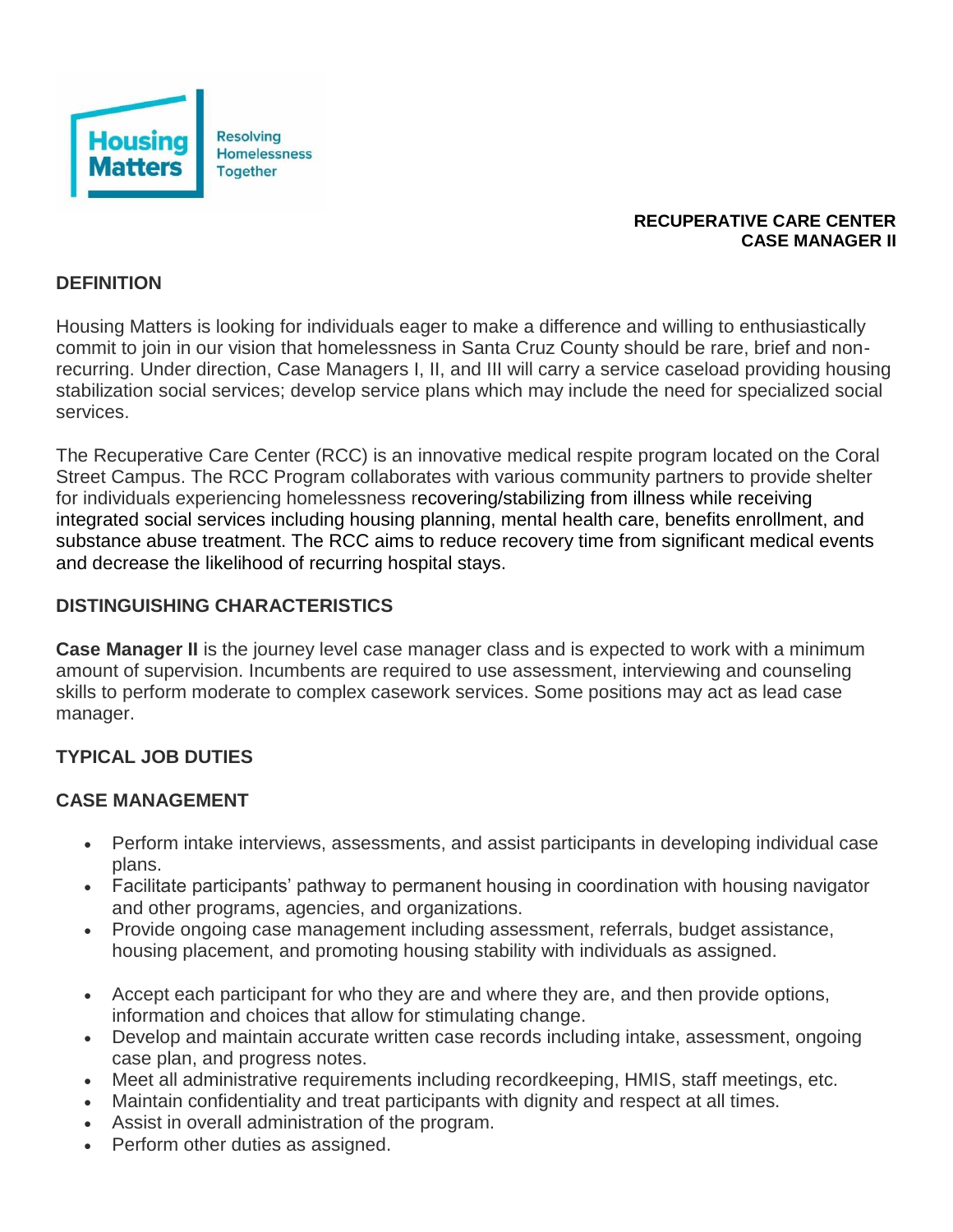## **SHELTER OPERATIONS:**

Shelter Case Managers may be responsible for the following:

- Orient new shelter guests into the program, including outlining shelter policy and expectations, touring the shelter facility and dining hall, etc.
- Facilitate storage of personal items.
- Respond appropriately to potential crisis situations that may arise.
- Report any hazards to the Program Manager for immediate attention.
- Support the Program Manager in enforcing and maintaining campus and shelter policy.
- Assist with room/pallet shelter checks.
- Support the Direct Services Team in facilitating day services, shelter programs, and additional services.

# **ABILITY TO:**

- Communicate and relate effectively with clients, who may be emotionally or mentally disabled, medically disabled, elderly, substance abusers, victims of domestic violence or fiduciary abuse.
- Establish and maintain effective working relationships with others, including clients, family members and others who may be under distress or duress.
- Locate, develop, and use community and agency resources for the benefit of clients and advocate for services on behalf of clients.
- Facilitate maximum client participation in service plans.
- Manage assigned caseload and establish caseload priorities to meet client needs and agency expectations;
- Acting as a lead worker over a small group of case managers may be required for some positions.
- Prioritize and respond to demands of caseload in a prompt and efficient manner.
- Recognize and analyze problems, gather relevant information, establish facts, draw valid conclusions, respond to case details promptly, and communicate clearly and concisely both orally and in writing.
- Maintain current and accurate records.
- Learn complex regulations, policies and procedures and apply them appropriately in management of assigned caseload.
- Work effectively under pressure and deadlines.
- Deal with hostile, aggressive and abusive persons.

### **TRAINING AND EXPERIENCE: Any combination of training and experience which would provide the required knowledge and abilities is qualifying. Typical ways to obtain these knowledge and abilities would be:**

- A minimum of one year of experience performing social service casework services comparable to a Case Manager I at Housing Matters in an exceptional manner exceeding all standards and abilities,
- A Bachelor's Degree from an accredited college with a major in social work, social welfare, human services, or one of the social or behavioral sciences.

# **SPECIAL REQUIREMENTS**

Possession of a valid California Class C Driver's License or must be able to provide suitable transportation which is approved by the organization may be required for certain positions.